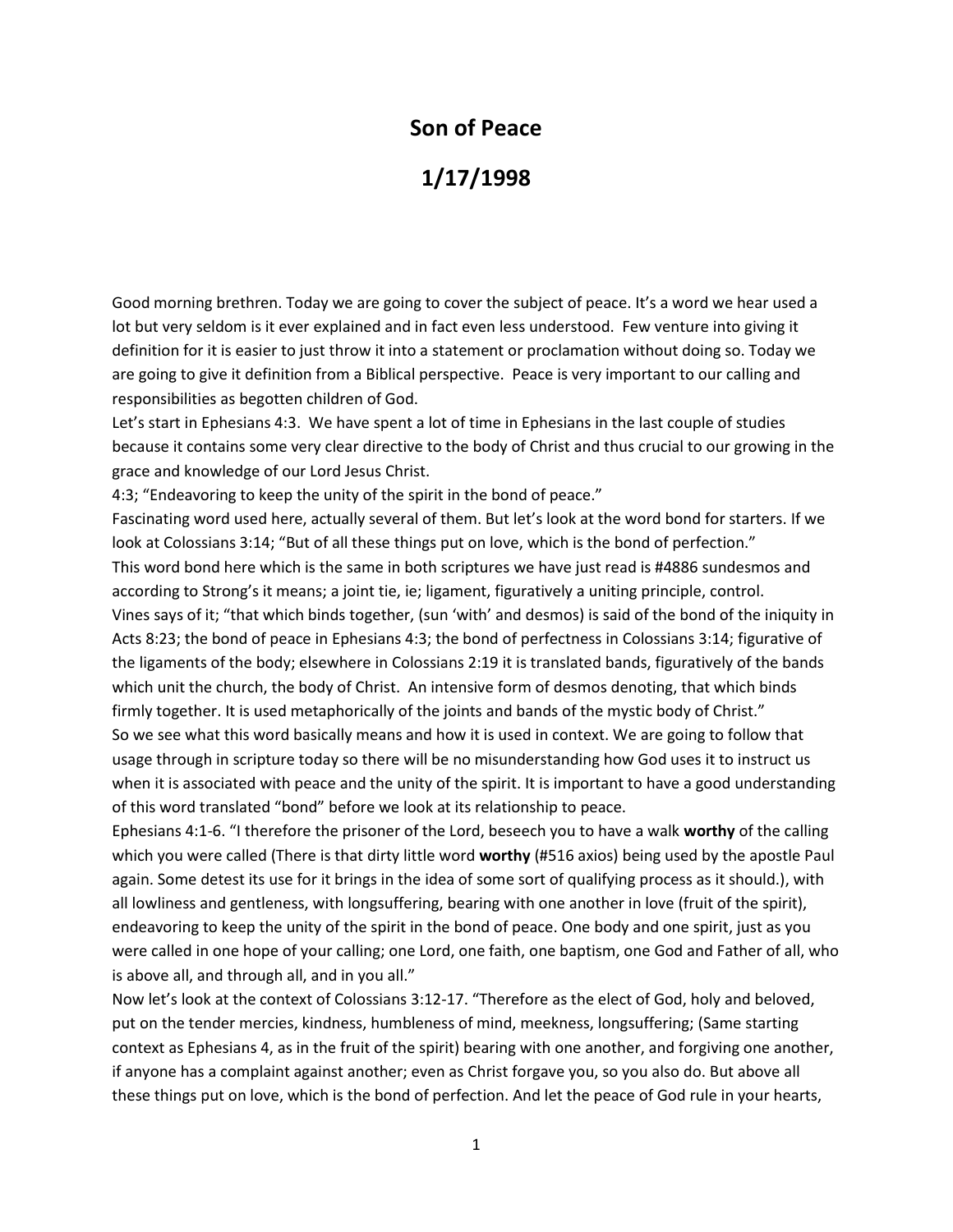to also which you were called in one body; and be thankful. Let the word of Christ dwell in you richly in all wisdom, teaching and admonishing one another in psalms and hymns, and spiritual songs, singing with grace in your hearts to the Lord. And whatever you do in word or deed, do all in the name of the Lord Jesus, giving thanks to God the Father through Him."

Once again we see the same context being used here as we saw in Ephesians. Let's swing back to Colossians 2:19 where this word for bond is used; sundesmos. "And not holding fast to the Head, from whom all the body, nourished and knit together by joints and ligaments, grows with the increase from God." Holding fast joints and ligaments.

It is clear that this word bond is found in context being used descriptively of something like a ligament which binds two things together. Just as a ligament attaches muscle to bone. Two parts of the body which when directed by the head can work together. That should tell us something very clear brethren. Without the head directing that which binds the parts together there would be no ability to do so. The many parts would not be able to function as one. Only under the direction of the Head and that which binds all the parts together can this only be achieved. Government does not bind the parts together. So what does? What bonds or binds the parts together? The spirit of our Father! Thus we become like minded, which means we can act as one with the same purpose in mind. We certainly don't look alike or even have the same functions but those functions are bound together under Christ through the spirit so we can function as one to the glory of the Father and to the genuine growth and building up of the body.

Ephesians 4:6 again. "… one God and Father of all, who is above all, and through all, and in you all." The spirit is in us all if we are of the Father. That is every part of the body, and we are all used by the Head who is Christ to bond us together. Here in verse 3 we read, "Endeavoring to keep the unity of the spirit in the bond of peace." It is clear that we are being taught that God uses the spirit to bind the different parts of the body to function as one.

Galatians 5:22-23. "But the fruit of the spirit is love, joy, peace, longsuffering, kindness, goodness, faithfulness, meekness, self-control. Against such there is not law." These fruits of the spirit can be used collectively or individually to bind things together. In Ephesians 4:6 we read that peace is a bonding agent, a type of ligament in the body and thus very important.

And yes brethren there is no law of God against such things. **The fruit of the spirit are above the law for they are of the spirit of God.** They are written in the spirit like a type of DNA, and they are of the very essence of Gods character and composition.

The word translated as peace in Galatians and Ephesians is #1515 in the Strong's, and is spelled eirene. It says of it; "probably from a prime verb eiro; (to join); peace (literally or figuratively); by implication prosperity." Prosperity is also very important when recognizing this fruit of the spirit. The key is understanding what prosperity God is looking for.

Vines says, "this noun occurs in each of the books of the NT save 1 John. (And it describes it as) a) harmonious relationships between men. b) between nations. c) friendliness. d) freedom from molestation. e) order in the state and the churches. f) the harmonizing relationships between God and man accomplished through the gospel. g) the sense of rest and contentment consequent thereon." With this in mind let's read Colossians 3:12-17 again. The context in which God inspired this word to be used is very important to understanding what God is teaching us about it.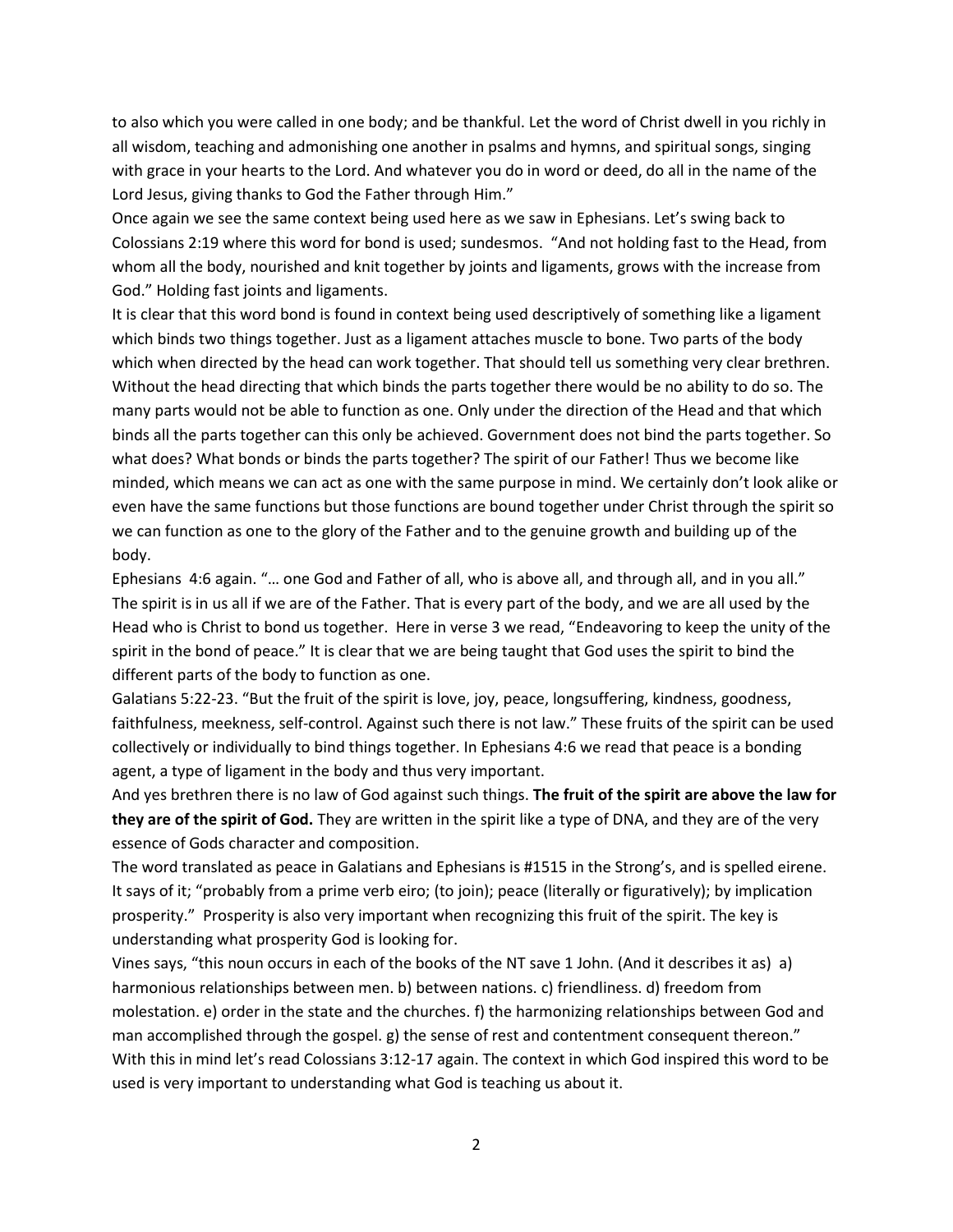"Therefore, as the elect of God, holy and beloved, put on tender mercies, kindness, humbleness of mind, meekness, longsuffering; bearing with one another, and forgiving one another, (do we do that brethren or do we follow the pattern of the world and thus of its father Satan and smash and bash the other parts of the body? Do we actually think we can survive without the other parts and the vital functions they perform? How can a toe survive unless food goes into the mouth via the hand and arm putting it there and then travel through all the various functions in the body to give the toe its life giving blood full of nutrients and oxygen etc. which it needs to live? Do we all really comprehend what God is teaching us when He talks about the church being one body? He is not talking about one toe.), if anyone has a complaint against another, even as Christ forgave you, so you also do. But above all these things put on love, which is the bond of perfection. And let the peace of God rule in your hearts, **to which also you were called in one body**; and be thankful. Let the word of Christ dwell in you richly in all wisdom, teaching and admonishing one another in psalms and hymns and spiritual songs, singing with grace in our hearts to the Lord. (And no that does not mean we go around singing to each other all day long but to have the demeanor and disposition of a one who is busting out in joy and thanksgiving in how we address the other parts of the body. However that does not apply outside the body for that requires another display of wisdom.) And whatever you do in word or deed, do all in the name of the Lord Jesus, giving thanks to God the Father through Him."

"And let the peace of God rule in your hearts..." This word rule here is #1018 in the Strong's. It is spelled brabeuo and it says of it, "from the same as #1017; to arbitrate; i.e. (generally) to govern, (figuratively) prevail." The word it comes from #1017 brabeion from brabeus and it means an umpire of uncertain derivation, an award (of arbitration), i.e.; (specifically) a prize in the public games." An umpire and not a dominator; an arbitrator and not an ultimator!

Vines says of #1018 brabeuo or rule; "properly to act as an umpire, (brabeus #1017), (Are we understanding where this word is coming from? It is not from dominion. It is not used here from the perspective of forcing your heart to do something.), hence, generally, to arbitrate, decide. Colossians 3:15 rule representing the peace of Christ as deciding all matters in the hearts of believers; some regard the meaning as that of simply directing, controlling, (and that is where the aspect of ruling is coming from) ruling."

Do we see here how this all works? This word translated rule here means to arbitrate (both sides listened to and thus an impartial decision made) or decide just as an umpire is supposed to do. It means there are rules and regulations in place and that someone is charged with making decisions. In this context who is that someone? And let the peace of God rule in **your** hearts. Your hearts! That's us individually brethren. We are to clearly define what the rules are. Whose rules are they? The Fathers! Who gives us the strength and wisdom in the body to understand them and apply them? Christ! It is through the spirit that we have the ability to be a true umpire, a true arbitrator individually and collectively. That is one of our general functions in the body. It starts with ourselves. Once we learn how to rule; umpire, arbitrate between the spirit and our own flesh then we will be able to assist the other members of the body in doing so.

God is directly involved and does not use a surrogate when it comes to such things. There is no vicar between us and Him. If His spirit is dwelling in us we will be like minded with God because we will have a desire to be so **and thus walking in a worthy manner as is the language of God.** That becomes a visible sign to other members of the body. We are part of the body which is controlled by what? The Head and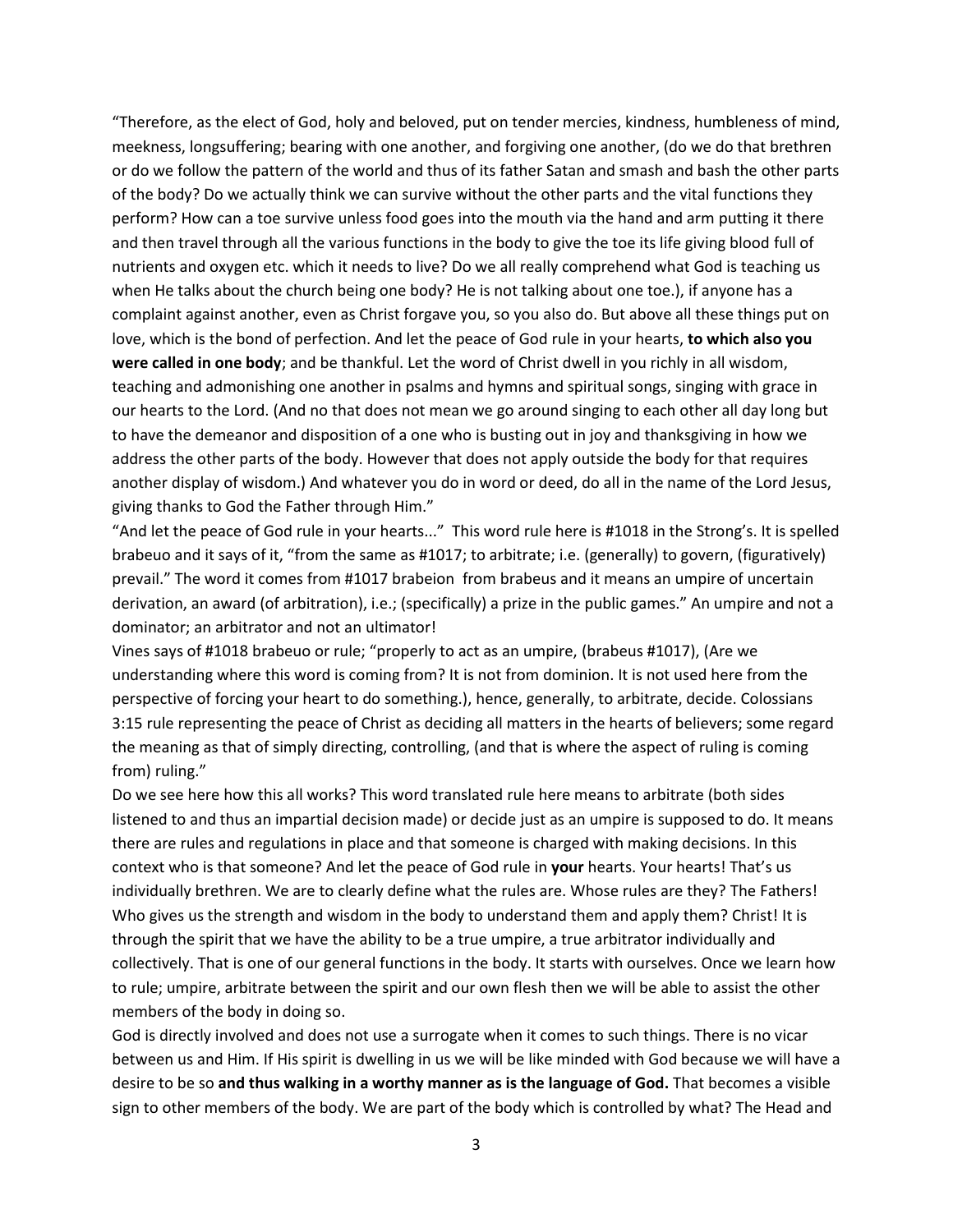not some organization of men or any such vain ridiculous thing. Our Head is Christ and He uses the power of God, the holy spirit, to accomplish these things in our lives individually so we can be of benefit to the body in whatever function we are given to do for the wellbeing of it. I truly hope we understand this simplicity in Christ. Please keep in mind that understanding or comprehending this is the easy part. Doing it is where the difficulty is.

So now what is our part in all this? Let's go to 1 Peter 3:8-11. "Finally all be of one mind, (serving one another, willingly yielding to one another) having compassion for one another; love as brothers, tenderhearted, courteous (humble); not returning evil for evil or reviling for reviling, but on the contrary blessing, knowing that you were called to this, that you may inherit a blessing. For he who would love life and see good days, let him refrain his tongue from evil, and his lips from speaking guile (deceit); let him turn away from evil and do good; let him seek peace and pursue it."

Some very importand marching orders in these verses. We are required to undertake them all. But today we are focusing on seeking peace and pursuing it.We are individually responsible to pursue these things in the body and to some extent outside of it as well.

Romans 12:18 says. "If it is possible, as much as it depends on you, live peaceably with all men." We have spent a lot of time here in Romans 12 in the past couple of months looking at the gifts of Christ. We just read in 1 Peter that we are to seek peace and pursue it. And now we are being taught here in Romans that much of this depends on us. It depends on us allowing it to happen. And not only happen **but to pursue it.** That takes focus and effort on our part. There is no vanity in this, and if someone attempts to insert it vanity will kill this effort stone dead. Let's get the context here in Romans 12. Start in verse 9 and read through to 21. "Love without hypocrisy. Abhor what is evil. Cling to what is good. Be kindly devoted to one another with brotherly love, in honor giving preference to one another; not lagging in diligence, fervent in spirit, serving the Lord; rejoicing in hope, patient in tribulation, continuing steadfastly in prayer; distributing to the needs of the saints, given to hospitality. Bless those who persecute you; bless and do not curse. Rejoice with those who rejoice, and weep with those who weep. Be of the same mind toward one another. Do not set your mind on high things, but associate with the humble. Do not be wise in your own opinion. Repay no one evil for evil. Have regard for good things in the sight of men (not just some, for that would be a vain pursuit). If it is possible as much as depends on you, live peaceably with all men. Beloved do not avenge yourselves, but give place to wrath; for it is written, Vengeance is mine, I will repay, says the Lord. (Personally that is difficult for me to do) Therefore if your enemy hungers, feed him; if he thirsts give him a drink; for in so doing you will heap coals of fire on his head. Do not be overcome by evil, but overcome evil with good."

There is a way to resist the devil! God just explained it to us here. It is simple if we believe Him and do it. It is not simple from the point of view of the flesh but of the spirit. How often have we wanted to return evil for evil. That happens when we feel we are justified and are better than another. God says don't be high and mighty in your thinking nor in your opinion of yourself. Please keep in mind that the scriptures are talking about all men here, but with a primarily focus on the called of God. If someone is about to blow your brains out you don't say to him, peace be with you in your intent to blow my brains out. No we can't be Pollyannaish in our understanding of scripture. Remember we are to be peaceable towards all men as much as it depends on us. I would think we were well beyond the peaceable venue if someone was about to murder you. Thus a different approach and different wisdom needs to enter into that situation. Are there situations where we can overcome evil with peace? Yes there are and we are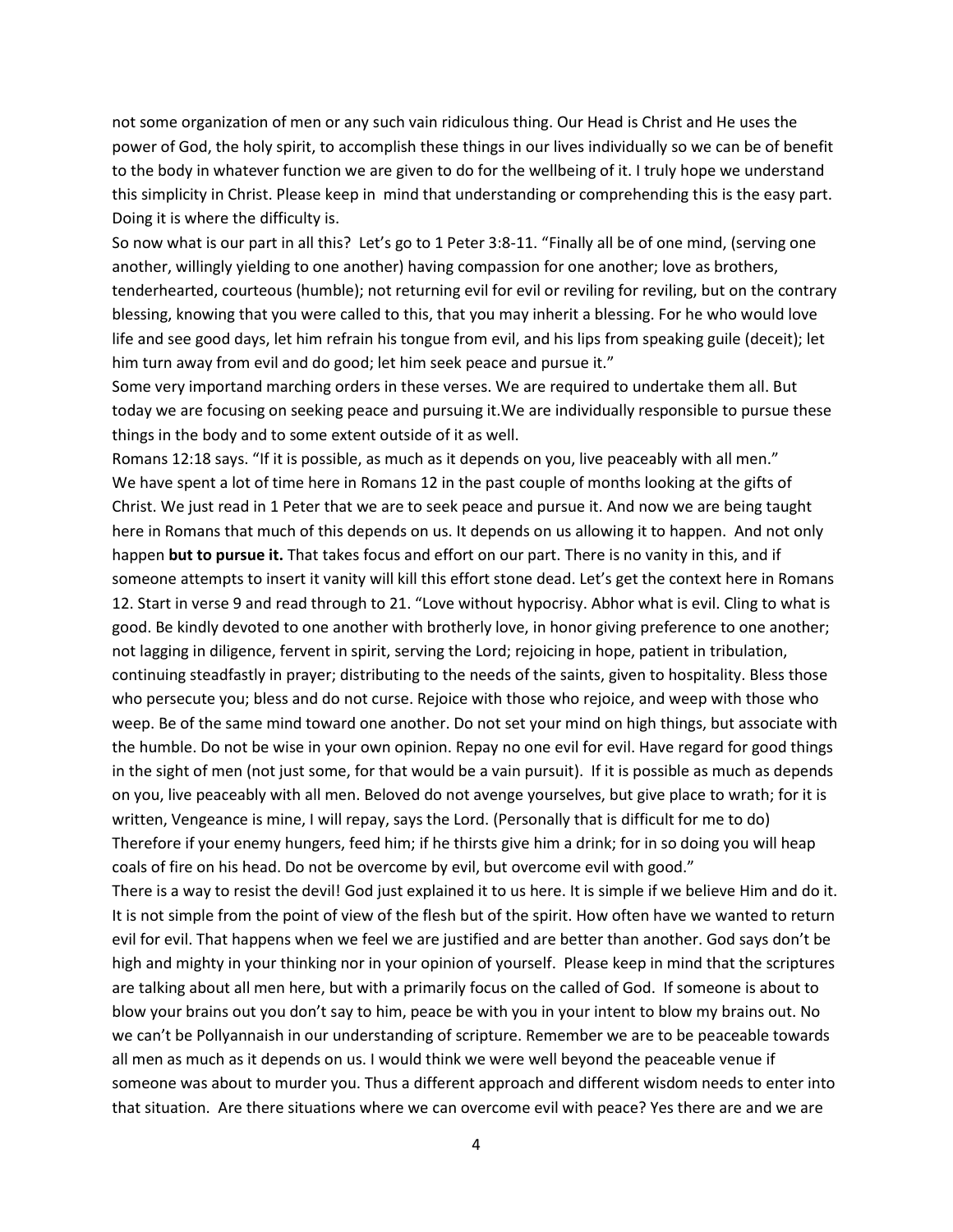going to look at that today. There absolutely is a way to overcome the devil and his evil through peace. Hebrews 12:14 says, "Pursue peace with all, and holiness, without which no one will see the Lord." That is a very blunt statement. Not one that can be written off easily is it. However, I am sure some deluded deceiver has tried to do so in the past.

Psalm 34:14, "Depart from evil and do good; seek peace and pursue it." Here we have seeking peace tied together with departing evil and doing good." That's important!

Romans 14:19 says, "Therefore let us pursue the things for peace and the things by which one may edify (build up) another."

It is easy to see that there is a result to pursuing peace. It is a promise from God. It is being patterned in the scriptures but I caution all it is not according to man's wisdom. Pursue here is #1377 dioko; "a prolonged (and causative) form of a prime verb dio (to flee) to pursue (figuratively or literally; by implication to persecute."

Vines says of dioko; "is denoted three ways a) to drive away, b) to pursue without hostility, to follow after. C) to follow on. It is used metaphorically of seeking eagerly after peace in 1 Peter 3:11." Brethren it is apparent from the use and meaning of this word that we need to, must, put an effort into peace for it is a fruit of the spirit. Just like every other fruit of the spirit we must be involved in its working in, and through us. Now how do we start to do this? By resisting the devil and not God just as Psalm 34:14 told us. As Revelation 3:12 tells us we are to be dining with Christ. In a nutshell that is how we resist the devil. That is all part of the simplicity of Christ. There is no grand attack strategy. We simply focus on Christ and what He is feeding us and stay clear of the food of Satan and his hoards. We do not let anyone or anything come between us. We resist it in that way. We exercise good and not evil. That is how we pursue peace. That is how we can start to pursue peace.

All these scriptures we have covered on peace show us it takes effort on our part. We play a vital role in this fruit of the spirit being carried out. We can't do it apart from Christ. It is He who defines for us in our hearts what peace truly is. Men do not, for they cannot do so apart from Him. They have their own definition of it which is twisted by the deceits of the devil, "for they seek peace, but they do not know the way of peace." Yet we hear them talk about it all the time.

In Luke 1:79, in talking about one of the functions of John the Baptist we read; "To give light to those who sit in darkness and shadow of death, to guide our feet into the way of peace."

This simply tells us it is something we need to learn, it isn't something that we naturally do. Many would say John in fact was not very peaceable by men's standards. He confronted the Pharisees and Herod for that matter. Let's look at Matthew 3:5-11 and see this is not the fruity tootie definition of peace. You know what I am talking about. The long haired hippy type version of Christ walking around love dove giving the peace sign and handing out flowers to everyone.

Matt 3:5-11; "Then Jerusalem, all Judea, and all the region around the Jordan went out to him and were baptized by him in the Jordan, confessing their sins. But when he saw many of the Pharisees and Sadducees coming to his baptism, he said to them, Brood of vipers! (Does that not sound familiar?) Who has warned you to flee from the wrath to come? Therefore bear fruits worthy of repentance, and do not think to say to yourselves, we have Abraham as our father. For I say to you that God is able to raise up children to Abraham from these stones. (Our physical lineage isn't important for we are to know and be of our heavenly Father whom Christ came to reveal to us.) And even now the ax is laid to the root of the trees. Therefore every tree which does not bear fruit is cut down and thrown into the fire. I indeed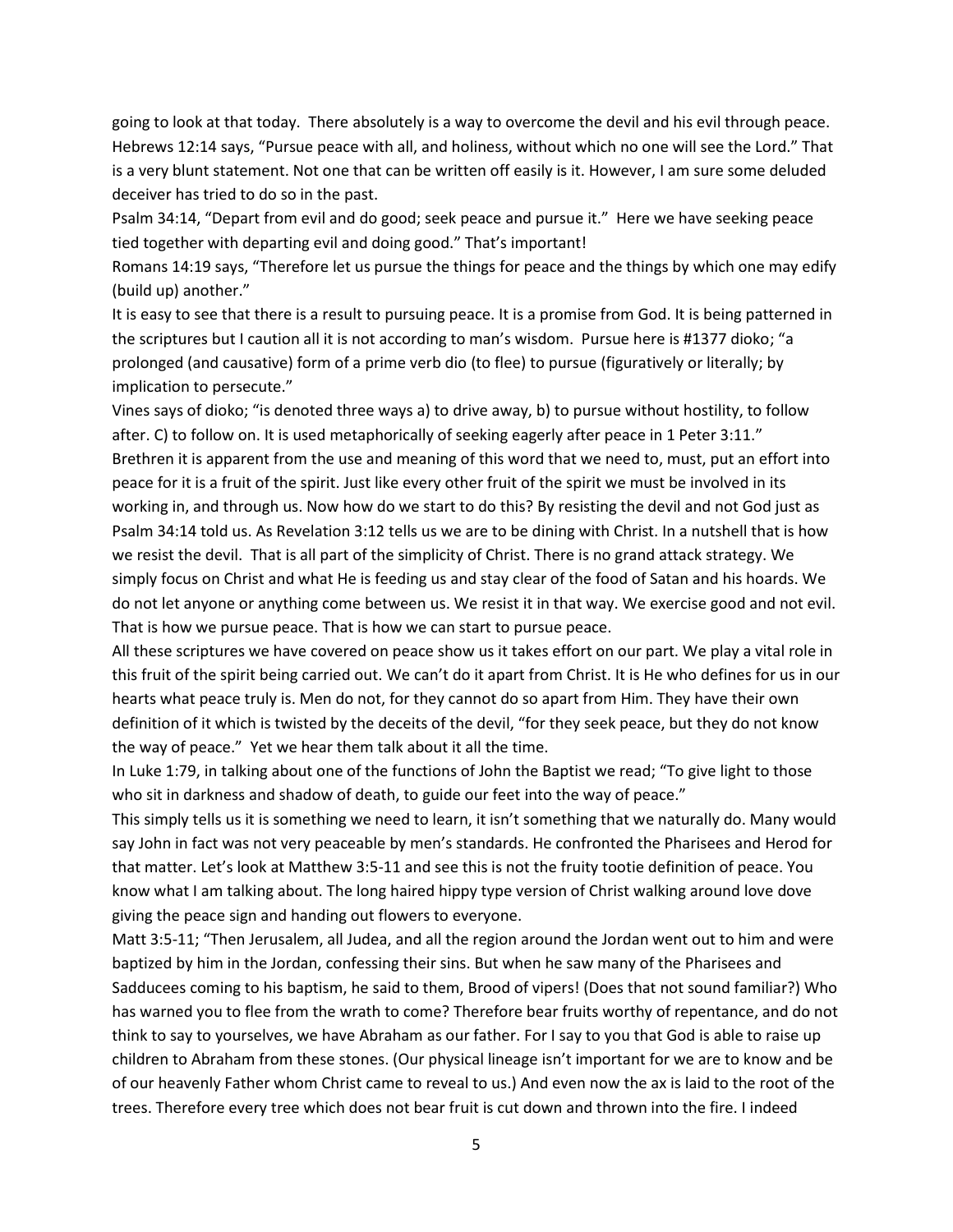baptize you with water unto repentance, but He who is coming after me is mightier than I, whose sandals I am not **worthy** to carry. He will baptize you with the holy spirit and fire. His winnowing fan is in His hand, and He will thoroughly purge His threshing floor, and gather His wheat into the barn; but He will burn up the chaff with unquenchable fire." Not flattering, charitable, or peaceful in the eyes of the world. Yet John was to "guide our feet in the way of peace." I ask is this a dilemma to your understanding of peace?

Luke 3. If we were to start reading in verse 7 we would see what we just read in Matthew. But let's start down in 19-20. "But Herod the tetrarch, being rebuked by him concerning Herodias, his brother Philips wife, and for all the evils which Herod had done, also added this, above all, that he shut John up in prison." Depart evil and do good; seek peace and pursue it. Here John was exposing evil! Sounds like he (John) was not very peaceable based on today's definition; "just overlook the evil can't you and see the good in it all. Live in peace." We must not be misled by what man gives definition to today for our actions and ways are defined in scripture. We need to go to Gods word and no other, for this is a sick and dying generation who call good evil and evil good, so why would we ever let it define our understanding and actions. If we are looking for a definition for peace, which we are to function by, we look to the word of God.

John 14:27. "Peace I leave with you, My peace I give to you, not as the world gives do I give to you. Let not your heart be troubled, neither let it be afraid." Christ's peace is fundamentally different from that envisioned by the world.

Do we remember the connection we read earlier about peace and our hearts? Here we are being taught a fundamental principle of peace. If it is Christ's peace in us, we are not afraid. If the peace of Christ, we are not troubled. This does not mean that we will not go through times of trouble but we are not troubled in our heart during them. Why? Because He has told us He will only allow us to be tested in that which we can bear. He knows us better than we know ourselves and He will never leave nor forsake us. We listen to Him talk to us each and every day if we are reading the pages in this book we call the Bible**. Peace produces a heart which is not troubled or afraid!** And it is something which can be **given** as we have just read. That is very important to understand and believe if we are to be a son of peace. Philippians 4:7 says, "… and the peace of God, which surpasses all understanding (of men) will guard your hearts and minds through Christ Jesus."

John 16:33. "These things I have spoken to you, that in Me you may have peace. In the world you will have tribulation; but be of good cheer, I have overcome the world."

See how Christ contrasts this here. Because we may be having tribulation in the world, that does not mean we can't have the peace of Christ in us. In fact, they go hand in hand if we understand the spirit of God working in us and how that will set us at odds with the world. We can recognize if we have that peace when we are in worldly tribulation in how we react to it. When a trial arises do we try to flee from it by denial using the ostrich approach or even the unthinkable surrender approach? Do we get emotional and function recklessly and shamefully before God? Or do we peacefully ask God to assist us in coming through it in a responsible way? Please give us a way out should be our prayer and belief for that matter. It is a 3 way street one might say; us, the Son, and the Father.

Romans 5:1. "Therefore having been justified by faith, we have peace with God through our Lord Jesus Christ."

Romans 8:6. "For to be carnally minded is death, but to be spiritually minded is life and peace."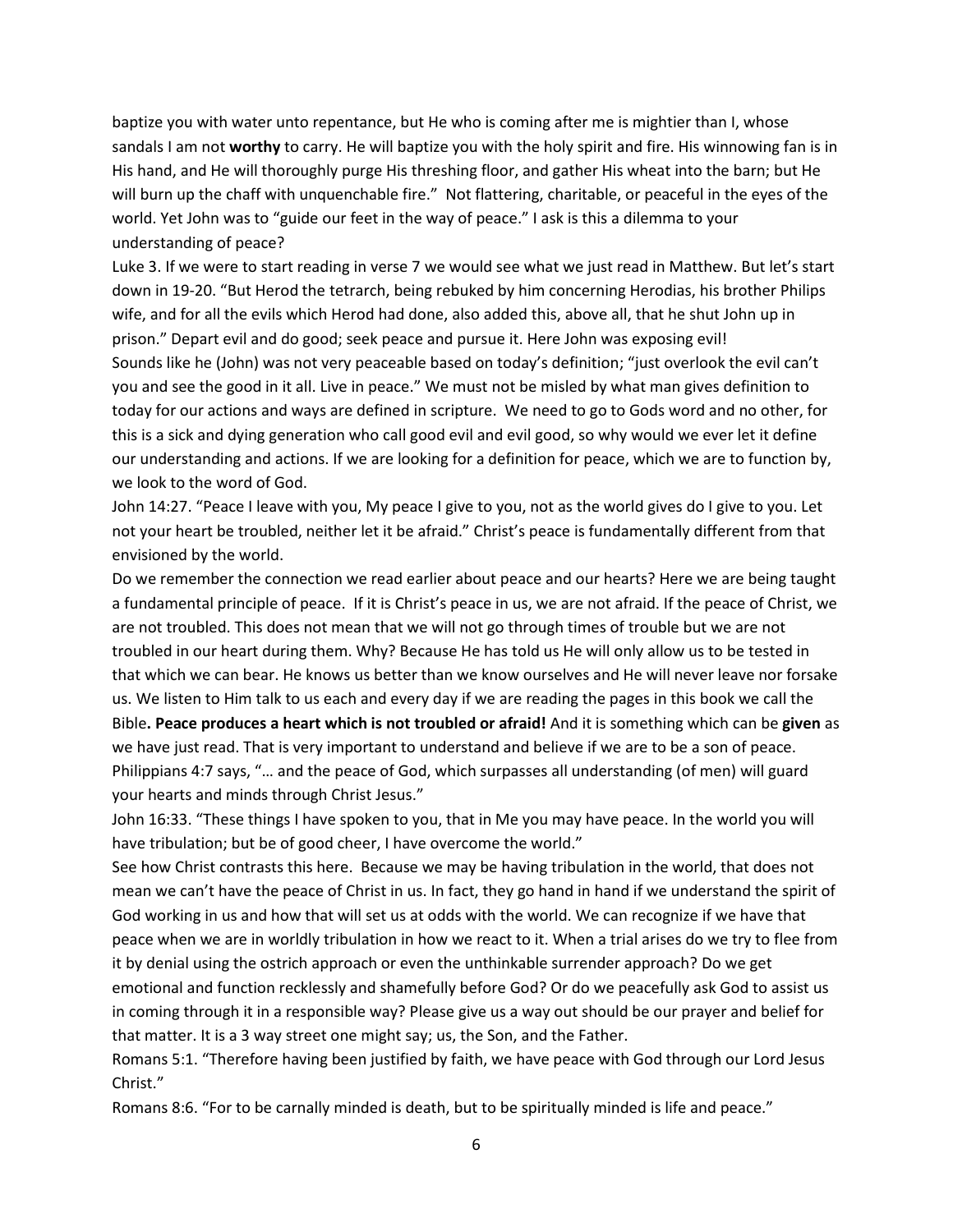Romans 10:15. "And how shall they preach unless they are sent? As it is written: How beautiful are the feet of those who preach the gospel of peace, who bring glad tidings of good things." Remember this is not peace as the world views peace. The world can't conceive of peace in tribulation, never can nor never will without the spirit of God, for the worlds definition is alien to the wisdom of God. Romans 14:17. "For the Kingdom of God is not food and drink, but righteousness and peace and joy in the holy spirit."

Romans 15:13. "Now may the God of hope fill you with all joy and peace in believing, that you may abound in hope by the power of the holy spirit." Do we profess joy and peace in believing? Do we exhibit that? Can others see that in us? It is very important for us to be doing so. It needs to be recognizable in us as we will read a little later to be able to fulfill the command we have been given. Verse 33; "Now the God of peace be with you all. Amen."

Romans 16:20. "And the God of peace will crush Satan under your feet shortly. The grace of our Lord Jesus Christ be with you. Amen"

It is very clear that God does not have the same view or definition of peace that the world does. Here we have just read that the God of peace is crushing Satan under our feet. To the world that is contradictory. It makes no sense to it. If you are at peace you don't go around crushing anybody. Well guess what! That is not the way God looks at it. Remember to pursue peace is to resist evil. Crushing Satan under our feet would certainly qualify as resisting evil.

1 Corinthians 7:15. "But if the unbeliever departs, let him depart; a brother or sister is not under bondage in such. But God has called us to peace." Peace is not something you suffer through for that falls under other fruit of the spirit. So peace does not mean we need to endure a marriage or for that matter any relationship with an unbeliever. We are talking an abusive relationship here not just a dislike or something of that nature for that is to be handled by other fruit like longsuffering.

1 Corinthians 14:33. "For God is not of confusion (disorder) but of peace, as in all the churches of the saints." Is there disorder/confusion in your organization? For that matter is there disorder/confusion in your life? Confusion is a sure sign there is no peace residing there.

2 Corinthians 13:11. "Finally brethren, farewell. Become complete. Be of good comfort, be of one mind, live in peace; and the God of love and peace will be with you." Peace does not consist of confusion or a contradictory life style.

Notice what is composed around the word peace here in this instruction.

So what peace are we called to? For that matter who is our peace?

Ephesians 2:14-15. "For He Himself is our peace who has made both one, and has broken down the middle wall of division, having abolished in His flesh the enmity, the law of commandments in ordinances, so as to create in Himself one new man from the two, making peace."

Can we see how this is all going together and how God looks at peace and what it comprises and even where it is found? We are talking about the body of Christ. The world does not house this peace.

Verses 17-18; "And He came and preached peace to you who were afar off and to those who were near. For through Him we both have access by one spirit to the Father."

In these specific verses we are talking about the unification in peace through one spirit, of Gentile and Jew. One who was afar off and the other who had an inheritance in the promises of the commonwealth of Israel. Notice this same theme centered around Gods peace.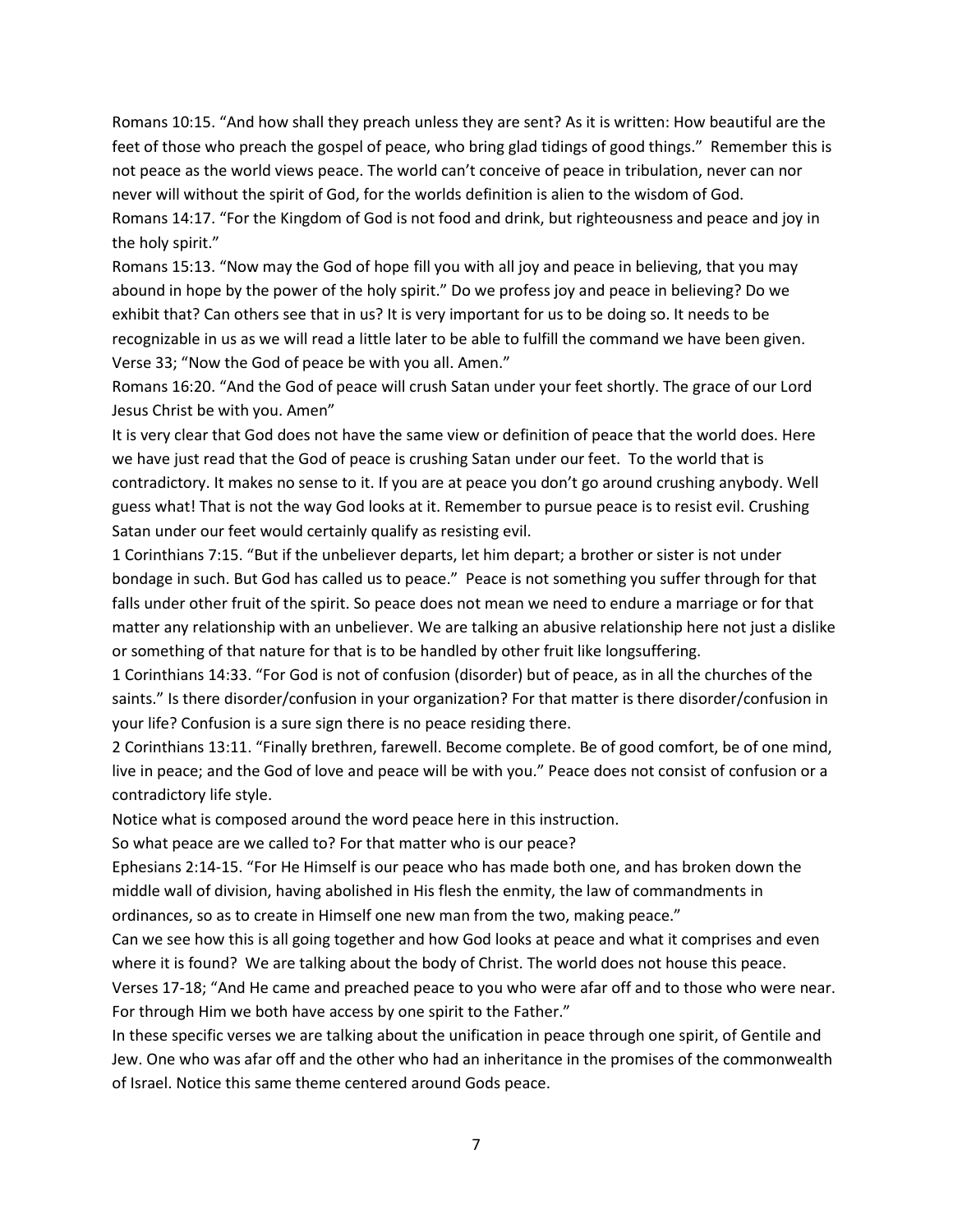Ephesians 6:15. "… and having shod your feet with the preparation of the gospel of peace." Peace is actually part of putting on the armor of God. Once again not a worldly view.

1 Thessalonians 5:3. "For when they say peace and safety, then sudden destruction comes upon them, as labor pains upon a pregnant woman. And they shall not escape."

2 Thessalonians 3:16. "Now may the Lord of peace Himself give you peace always in every way. The Lord be with you all."

Peace comes from God and can be given in every way. It can be given to all who are in the body for it is a fruit of the spirit. Thus we are to display peace, not the world's version but Gods.

James 3:18. "Now the fruit of righteousness (keeping Gods commandments) is sown in peace by those who make peace."

Who are we making peace with? Did the Prince of Peace make peace with everyone? We will be answering this clearly today. Remember what His actions and those of John were in regard to the religious leaders of their day. They let them have it yet John was to prepare the way to peace. That is confusion to the world which does not have access to the spirit of God at this time and thus incapable of understanding the things of God for they have only the spirit of man to define such things. So please do not take this as a lesson in looking down our noses at others. Nothing could be further from the truth. However we must focus on the fact that the peace of God is not a fuzzy, feely, touchy, type of thing. It is not for everyone at this time.

2 Peter 3:14. "Therefore, beloved, looking forward to these things, be diligent to be found by Him in peace, without spot and blameless." (Here the context is the Day of the Lord. That day is surrounded and defined in great glory and retribution in violence at the same time.)

We are going to really find out what the word peace means to God. It is so intricately tied together with "without spot and blameless" as we have covered in the word tamin; complete, perfect, full, whole; an offering without blemish. Peace cannot be separated from it. The Old Testament scriptures or First Covenant scriptures are also full of the same instructions. The equivalent word in Hebrew to the Greek is #7965 salom. Vines says of this word peace; "completeness; welfare; health. The root is a common Semitic root with the meaning peace in Akkadian, Ugaritic, Phoenician, Aramaic, Syriac, Arabic, and Ethiopic. Salom is a very important term in the Old Testament and has maintained its place in Mishnaic, Rabbinic, and modern Hebrew. In Israel today, people greet the newcomer and each other with the words mah slomka, (what is your peace, how are you doing) and they ask about the peace (well-being) of one's family. The use of salom is frequent (237 times) and varied in its semantic range." Isaiah 9:6-7. "For unto us a child is born, unto us a Son is given; and the government will be on His shoulder. And His name will be Wonderful Counselor, Mighty God, Everlasting Father, Prince of Peace. Of the increase of His government and peace no end, upon the throne of David and over His kingdom, to order it and establish it with judgment and justice from that time forward. The zeal of the Lord of Hosts will perform this." (Notice these are names for Jesus our Christ and not titles. Name is #8034 shem. It is a prime word and Strongs says "an appellation, as a mark or memorial of individuality." God names things for what they are. If Jesus is named Prince of Peace He is also named Mighty God according to scripture. If someone tries to convince you He is not God let alone Mighty God that person does not have the truth of God residing in them let alone the peace of God. The two are actually inseparable. Also if one tries to convince you that your salvation is predicated on the correct pronunciation of a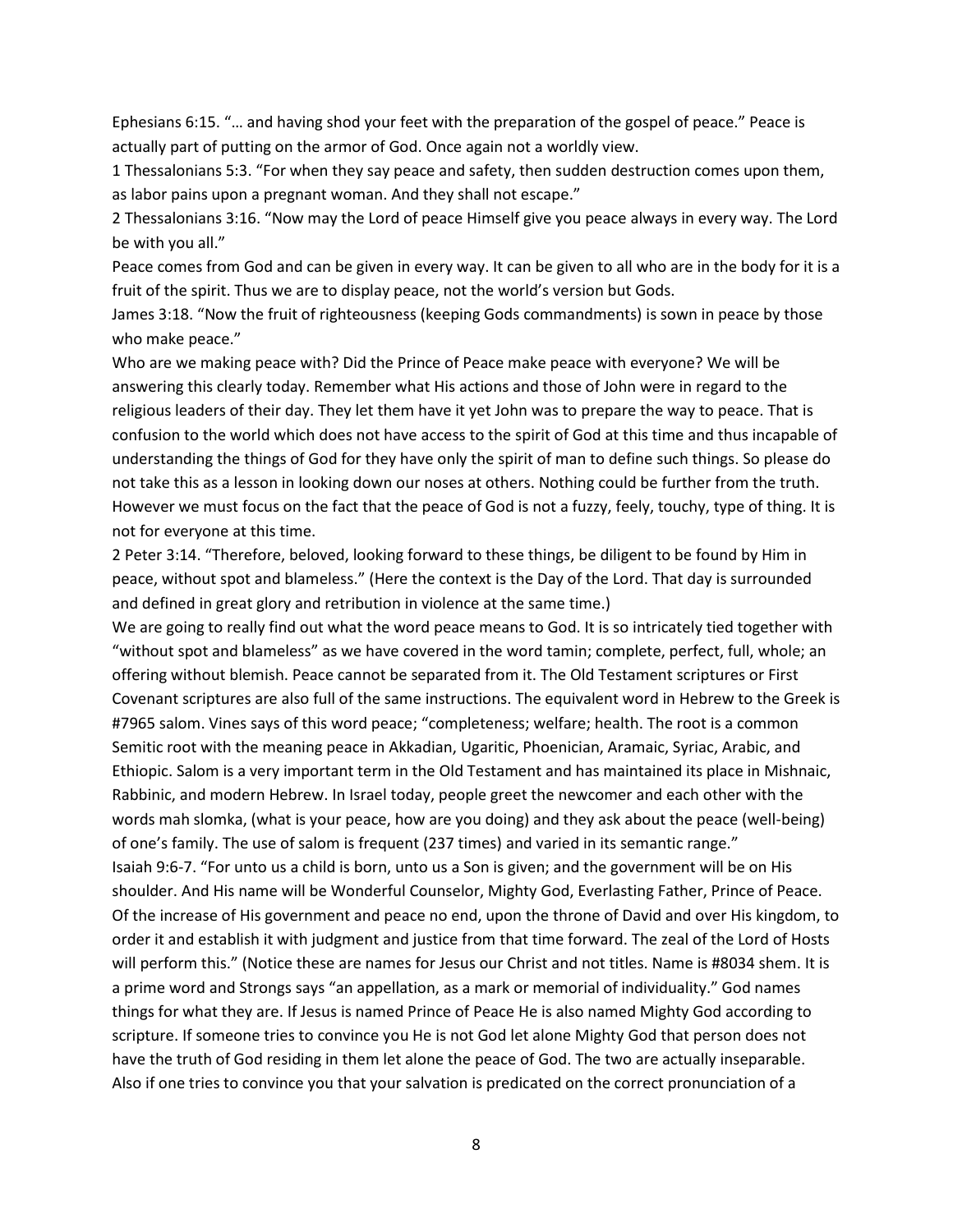Hebrew name for Jesus our Savior then that one is deceived and clearly does not understand that Jesus will be called by many names. That is a doctrine of demons as is the first one so flee from them in haste.) The Prince of Peace will see a continual increase in His and government and peace, His government and peace; or completeness, welfare, and health. This is a very good state to be desired and dwell in. Please understand the term welfare here has nothing in common with the government welfare of man's society. It is something quite different.

Government here is # 4951 misrah. Strong's says it comes from #8280; empire. 8280 is sarah "a prime root; to prevail: have power (as a prince.)" The Hebrew usage of this word fits together beautifully with the Prince of Peace as it should. It is not talking about some burgeoning bloated aristocracy. It is not some huge massive hierarchy. It is basically telling us there will be no end to His power as Prince and completeness. That is what these two Hebrew words mean here for government and peace. The ISBE (International Standard Bible Encyclopedia) says, "The concept of peace in the OT is most often represented by the Hebrew root slm and its derivatives. The noun salom, one of the most significant theological terms in scripture, has a wide semantic range stressing various nuances of its basic meaning: totality or completeness. These nuances include fulfillment, completion, maturity, soundness, wholeness (both individual and communal) community, harmony, tranquility, security, well-being, welfare, friendship, agreement, success and prosperity." Peace is often understood as the opposite of war or linked to the absence of war. (A simple question; can you have peace without the absence of war? Absolutely brethren and that will become clear from Gods perspective if we have not already seen it.) In this sense peace is desirable for nations, tribes or clans, in which the willingness to negotiate is implicit. Such peace can result from military victory, the kings coming in peace means his coming in victory with his purpose accomplished. Surrender is often concomitant with the end of military hostilities and is therefore an element in the resulting peace. But peace can also result from diplomacy and this demonstrates its intimate connection with the biblical concern for the total well-being of the individuals as well as the community. (We will see how that is to be carried out in these end times.) The ratification of treaties was intended to bring peace, formal and informal agreements of non-belligerence and/or nonviolence were frequently made in ancient times and the term covenant of peace was employed in a variety of situations. Such covenants of salom (completeness or fulfillment) served to unite the wills of the opposing parties, creating a common will that was expected to be maintained by scrupulous adherence to the covenant stipulations."

Can we see that is exactly what needs to be happening to the body of Christ if He is to be victorious in us. We are to be like minded WITH HIM! To be at one with Him and thus with our Father. We are all to do the will of our Father and then we will become complete and fulfilled. That means putting aside petty, fleshly, behavior. Thus we will be enduring to keep the spirit in the bond of peace and let the peace of God rule in our hearts to which also we were called in one body and be thankful. It's the same pattern throughout. The Prince of Peace rules in our hearts through the holy spirit dwelling in us, and as we are told, we must seek and pursue it. And as Romans 12:18 says; "as much as depends on you live peaceably with men." However just like with John there will come times when it doesn't depend on us. But rather on our standing up for the truth of God and these times will not seem peaceable to the recipients as demonstrated in John's acts towards Herod, the Pharisees and the Sadducees. If we truly profess Christ it will bring division at times so please keep that in mind.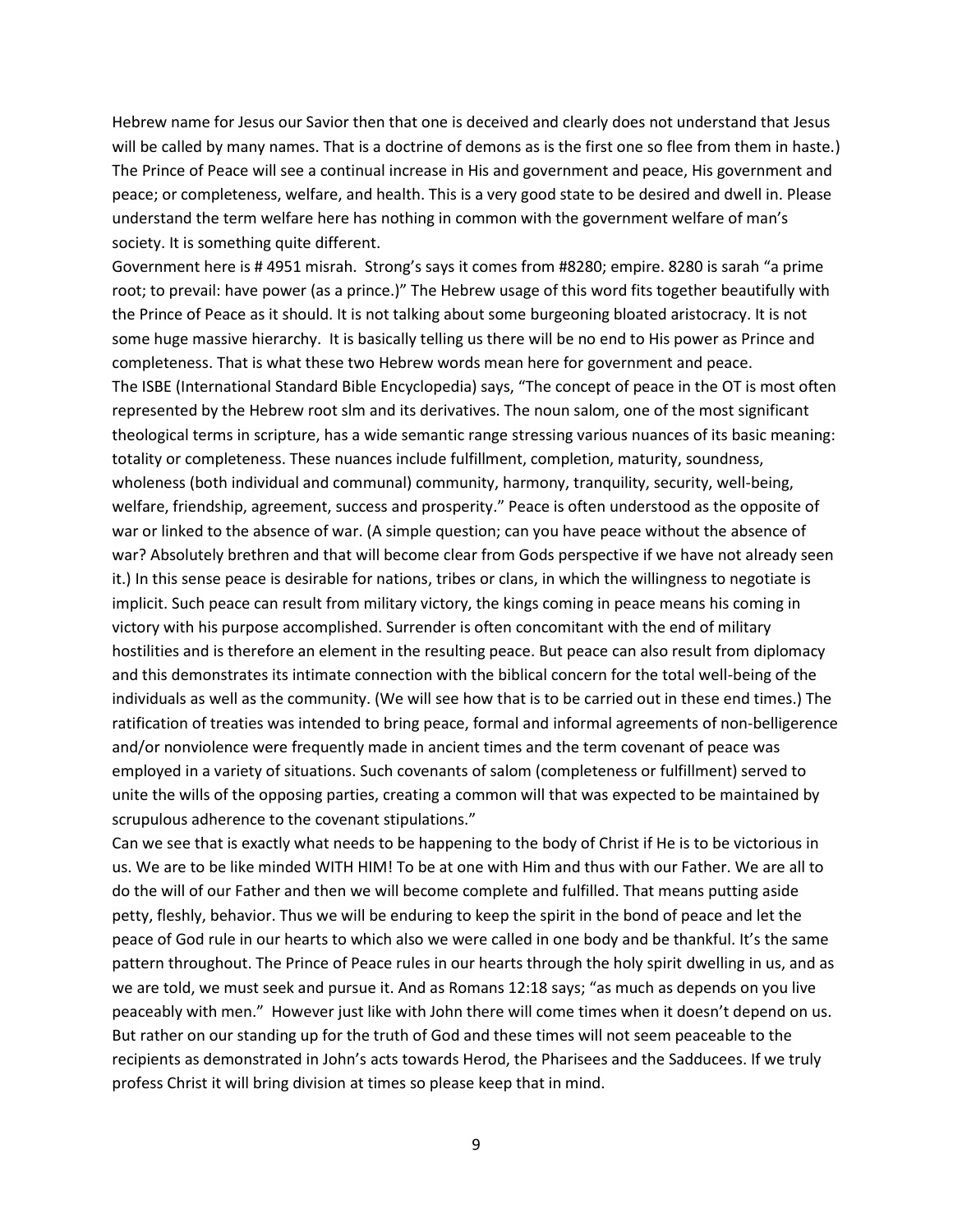Continuing in the ISBE. "Psalm 119:165 stresses the sense of serenity and contentment by all who love the divine law. Prominent in the OT is the teaching that God is the giver of peace in all its fullness. The prophets declare emphatically that God Himself is the source of true peace**. Without a righteous life, made possible by God's help, no one is able to find peace; therefore peace and righteousness are frequently linked together, also the association of peace with justice.** The sense of well-being and fulfillment that comes from God is dependent upon His gracious presence. It is in this light that peace is sometimes invoked as a spiritual blessing upon another. Harmony between God and His creatures and among His creatures themselves is at the heart of the OT emphasis on peace as community. Such community results when people treat one another with goodwill and love, but no peace is possible where there is malice (unjustified harm to another).

Corresponding to Hebrew salom in the OT, Greek eirene and its derivatives form the dominant NT wordgroup expressing the ideas of peace, well-being, rest, reconciliation with God, and salvation in the fullest sense. In classical Greek eirene primarily signified the absence of conflict (especially in the military and political sense) the antithesis to war; it could also connote the conditions resulting from the cessation of war, or the condition of law and order that results in the blessings of prosperity for land and people. In NT references to the political and military spheres, eirene is used in the classical sense to denote the opposite of war. In general however the NT's use of eirene is influenced much more by the LXX, where the term is used almost invariably to translate the Hebrew salom. Thus eirene in the NT has taken on a broader connotation of well-being, completeness, inner satisfaction, the contentment and serenity that derive from having lived a full life, etc. The peace that Jesus gives in qualitatively different from that which the world can give.

As the source of all peace, God is frequently referred to in the epistles as the God of peace. Peace is included among the gifts of the holy spirit to believers. The NT expects peace to be the normal state of affairs among Christians, and especially between husband and wife. Peace with God is essential to unity within the church. Peace is associated with various other gifts, virtues, and states of being: with receptiveness to Gods salvation, with freedom from distress and fear, with healing both physical and spiritual, with heavenly wisdom, with love, and with security. Inner peace is a vital aspect of Christian experience; it is closely related to, and issues from, a life of righteousness.

Jesus Christ is the mediator of peace (Colossians 1:20). Peace with God is the result of being justified through faith in Christ. The good news of salvation, which is called the gospel of peace because it reconciles believers to God and to one another, forms part of the whole armor of God that enables a Christian to withstand the attacks of the spiritual forces of evil. "

So says the ISBE and actually there is much more but I think we can see it expresses a fairly accurate explanation of the usage of peace as seen from the perspective of God and not from the world. We have covered a lot of scriptures and some scholastic research so far today as to what peace is. We have done all this to clarify two points in the NT scriptures which we have recently covered. We recently covered Matthew 10 in some detail as it related to following Christ and our part in it and what is expected of us, and the resulting relationships we would have because of following Him. Saints would be delivered up to councils and scourged in their synagogues, brought before governors and kings, and those in our own households would be doing it. Brother against brother, father against child, etc. Now that does not sound too peaceful does it?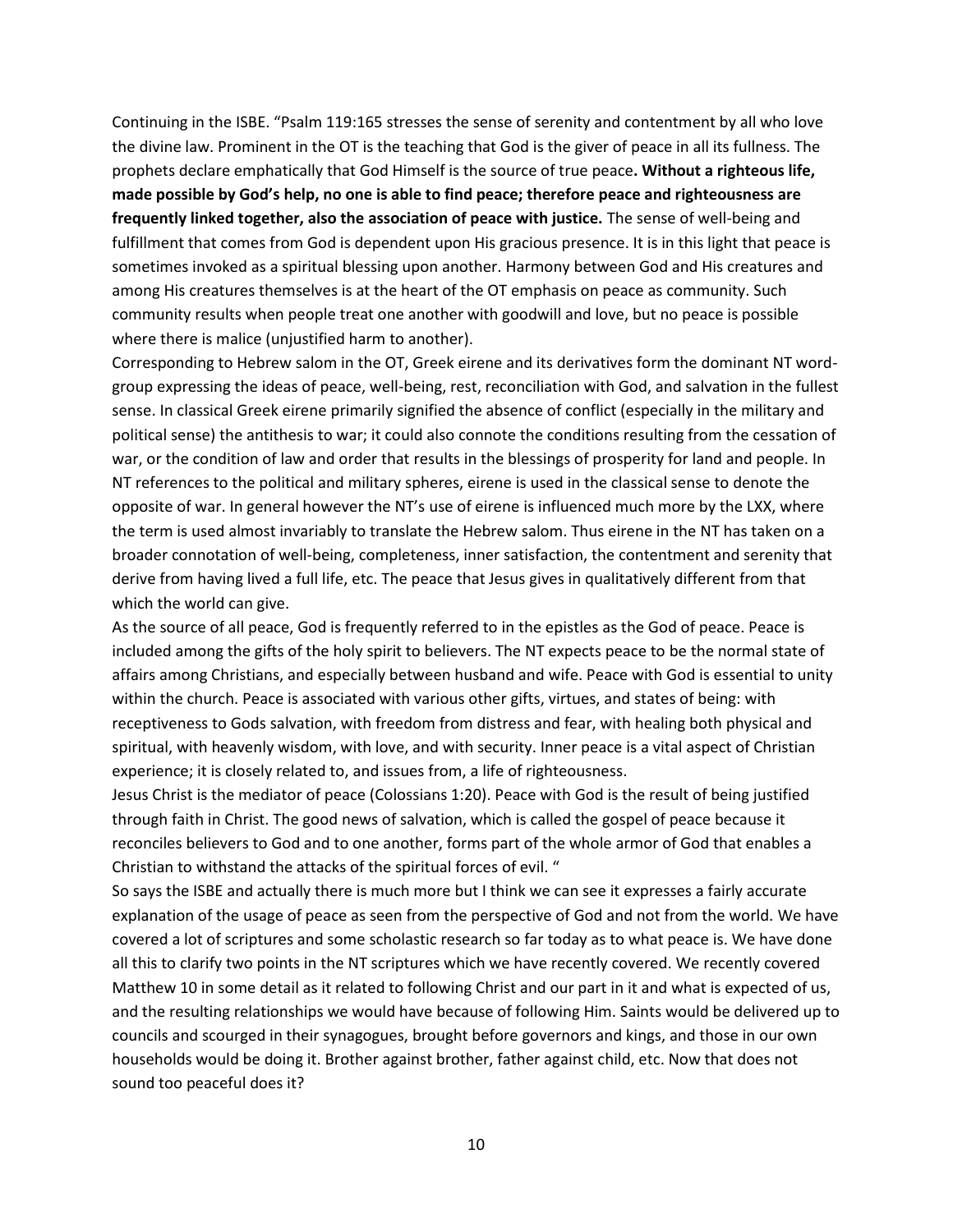Matthew 10:34-39. "Do not think that I came to bring peace (same word we have been reading about) on the earth (key words here "on the earth" in understanding about the peace of Christ and who it is for). I did not come to bring peace (on earth) but a sword. (That today is a total contradiction as to what a Christian is to be) For I have come to set a man against his father, a daughter against her mother, and a daughter-in-law against her mother-in-law. And a man's foes will be those of his own household. He who loves father or mother more than Me is not **worthy** (#514 in each occurrence. Axios; deserving suitable) of Me. And he who loves son or daughter more than Me is not **worthy** of Me. And he who does not take his cross and follow after Me is not **worthy** of Me. He who finds his life will lose it, and he who loses his life for My sake will find it."

Why? Because we are to confess Christ before men! That means in what we say and in what we do. Verse 32 tells us, "Therefore whoever confesses Me before men, him I will also confess before My Father who is in heaven." Is this all getting clearer?

Let's look at Psalm 69 just to get a little clarification of this. It is nothing new! Verses 1-9. "Save me O God! For the waters have come up to my neck. I sink in deep mire, where there is no standing; I have come into deep waters, where the floods overflow me. (And what is going to overtake so many at the end of the age? Satan spews a flood out of his mouth to engulf the body if possible.) I am weary with my crying; my throat is dry; my eyes fail while I wait for my God. Those who hate me without a cause (That will be a terrible burden to bear from within the church and our very own families) are more than the hairs of my head (are you hated? You bet you are if you are confessing Christ in word or deed before men); they are mighty who would destroy me, being my enemies wrongfully; though I have stolen nothing, I must still restore it. (False accusations) O God you know my foolishness; and my sins are not hidden from you. Let not those who wait for You, O Lord God of hosts, be ashamed because of me; Let not those who seek You be confounded because of me, O God of Israel (what an astounding humble attitude) Because for Your sake I have borne reproach; shame has covered my face. I have become a stranger to my brothers and an alien to my mother's children; because zeal for your house has eaten me up. (This is exactly the same context as to what we were just reading in Matthew 10) And the reproaches of those who have reproached You have fallen on me."

Can we see why this is all happening and will continue to happen? It is the result of being zealous for the household of God. For His way of life and as a result all these things will befall us. Not because we have wronged them, but because of their reproach for God. That is exactly what happened to Christ. We are going to walk that same path if we follow Him or as we have read today; to seek peace and pursue it. Christ is the Prince of Peace and He will grant it to us through all of this type of tribulation if we are willing to listen to Him thus we do not fear them but preach from the roof tops, in plain view as a light is visible in the darkness from afar off. That is just as the context tells us if we read the entire 10<sup>th</sup> chapter of Matthew.

Back to Matthew 10:34 again. "Do not think I came to bring peace on the earth. I did not come to bring peace but a sword."

This verse is correct in that Christ did not come to bring peace to the earth but to those called of the Father and chosen by Him. Ruling over one another will not achieve this brethren. Only being a son of peace will lead us to endeavor to keep the unity of the spirit in the bond of peace, letting the peace of God rule in our hearts to which also we were called into one body and one spirit, in one hope, and one Lord, one faith, one baptism, one God and Father who is above all and through all and in all.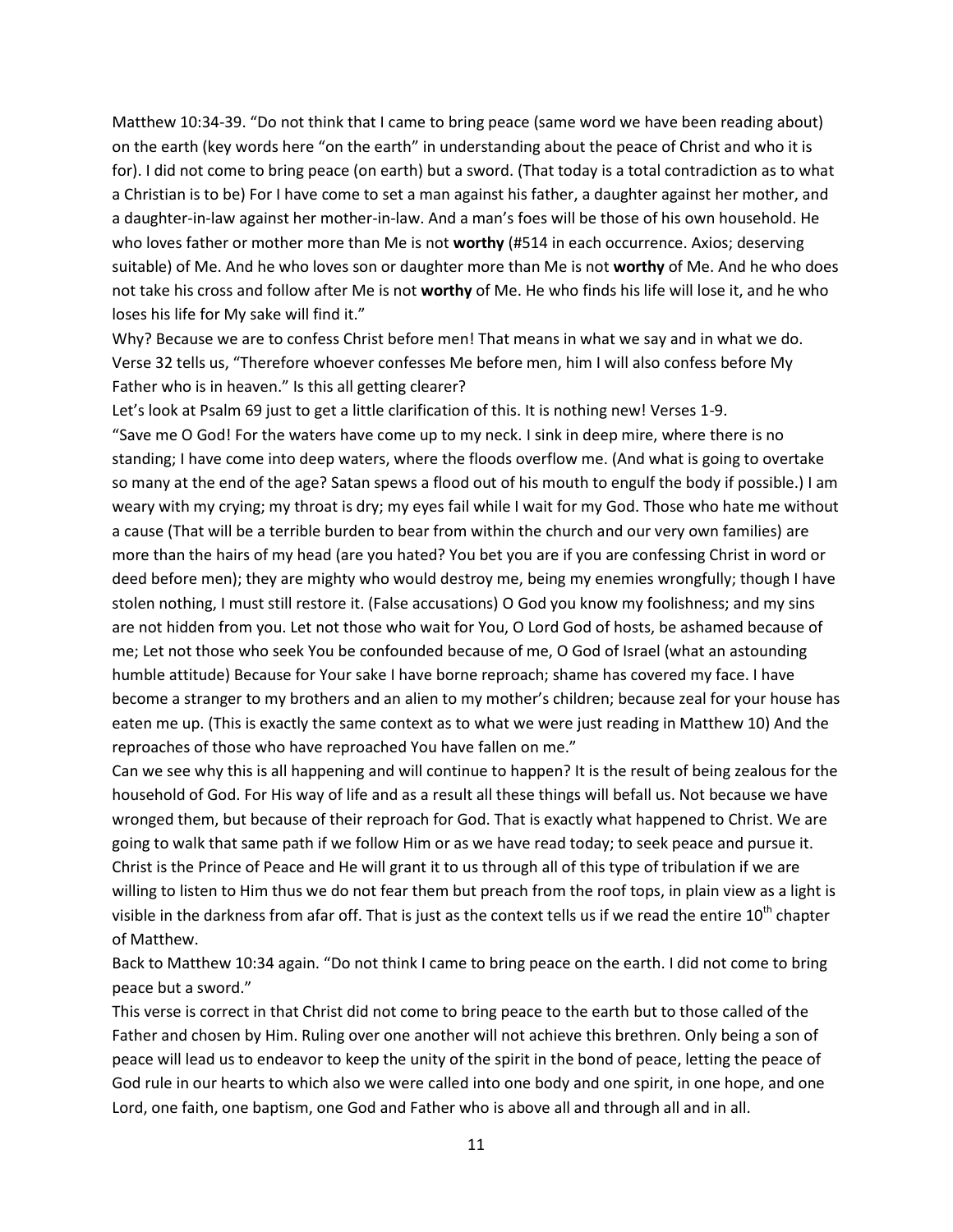Matthew 19: 29. "And everyone who has left houses or brothers or sisters or father or mother or wife or children or lands, for My names sake, shall receive a hundredfold, and inherit everlasting life." Back to Matthew 10 again. Verses 11-14. "Now whatever city or town you enter, inquire who in it is **worthy**, and stay there until you go out. And when you go into a household, greet it. If the household is **worthy**, let your peace come upon it. But if it is not **worthy**, let your peace return to you. (Peace is something we can give. Remember what peace means; your completeness, your wholeness.) and whoever will not receive you nor hear your words, when you depart from that house or city, shake off the dust from your feet." Peace here is associated with the words you are speaking! It is also associated with being worthy to receive it. Very, very, important! If we do not comprehend this we can find ourselves getting discouraged. We must not do that but continue regardless of how many qualify themselves as being "not worthy" of the peace we have to offer.

Worthy here is #514; axios and Strong's says of it; "probably from #71 deserving, comparable or suitable. Vines says of worthy; "is said of persons or their deeds in a good sense in Matthew 10:10, 11, 13, 37, and 38 as well in Matt 22:8 where it says the wedding is ready but those who were invited were not worthy." Let's not ignore the context this word is repeatedly used in. It defines the word and we can't sidestep that in some Pollyannaish way.

In Luke 7:4-5. "And when they came to Jesus, they begged Him earnestly, saying that the one for who He should do this was **worthy**, (in referring to the centurion who had the sick servant. And why was he worthy in their eyes?) For he loves our nation, and built them a synagogue." But Christ noted his great faith in verse 9 as the thing to be marveled as well as his humility to Christ in acknowledging His authority. Faith and humility are two key ingredients to being worthy and having peace. But peace with who?

Luke 15:19. "…and I am no longer worthy to be called your son. Make me like one of your hired servants." Same word being used in the parable of the lost son.

Verse 21, "Father I have sinned against heaven and in your sight, and am no longer worthy to be called your son."

There is a lot of instruction to us where we see this word translated as worthy appearing in scripture so please do not lose sight of it or trivialize it.

Luke 10:1-12. "After these things the Lord appointed seventy others also, and sent them two by two before His face into every city and place He Himself was about to go. (Now notice how peace works out here. Remember John was going to prepare the way for Christ and we will be doing the same.) Then He said to them, the harvest truly is great, but the laborers few; therefore pray the Lord of the harvest to send out laborers into His harvest. Go your way; behold, I send you out as lambs among wolves. Carry neither money bag, sack, or sandals; and greet no one along the road. (They had a duty to perform and were not to put the greater emphasis on life's needs or getting distracted along the way and possibly getting carried off in some other direction.) But whatever house you enter, first say, peace to this house. And if a son of peace is there, your peace will rest on it; if not it will return to you. And remain in the same house, eating and drinking such things as they give, for the laborer is worthy of his wages. Do not go from house to house. (No collection here, no picking and choosing which foods you will eat from the different houses.) Whatever city you enter and they receive you, eat such things as are set before you. (Of course that does not mean unclean things.) And heal the sick there, and say to them, the kingdom of God has come near to you. But whatever city you enter, and they do not receive you, go out into its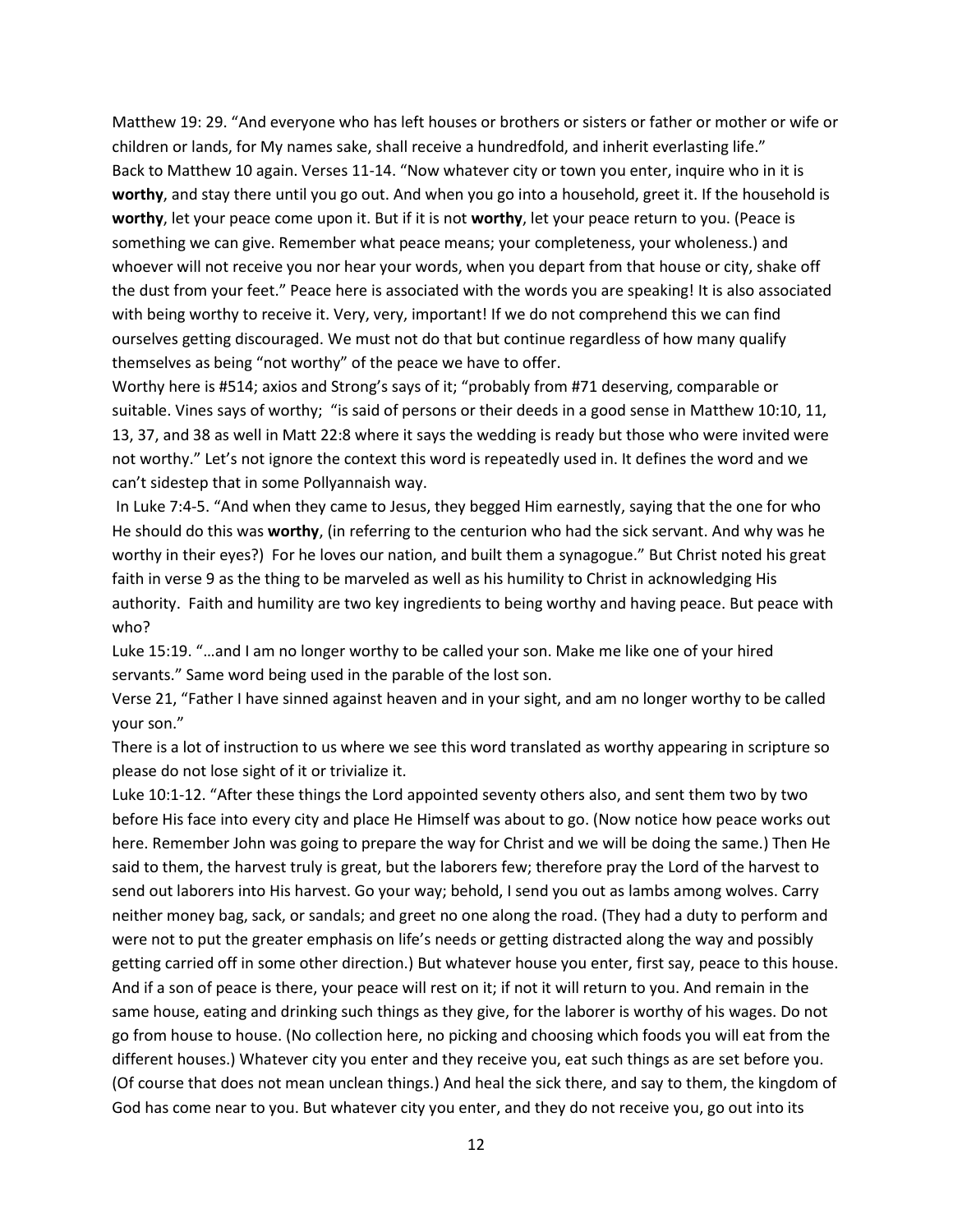streets and say, the very dust of your city which clings to us we wipe off against you. Nevertheless know this that the kingdom of God has come near you. (That is what Christ said to the Pharisees and now these disciples were empowered to say the same thing.) But I say to you that it will be more tolerable in that day for Sodom than for that city."

This is Christ's instruction to us brethren. There are a lot of lessons contained here. We have a responsibility to seek out other sons of peace! We also have an ability to give our peace in such situations. It can and will be recognized by another son of peace. It is a fruit of the spirit just as love is and we give our love to another. We show love to others by our outgoing concern for them. We also give our peace; or completeness, wholeness, and fullness to them as well. How? Through the grace and knowledge of our Lord Jesus Christ. As our love is often rejected so will our peace be as well**. Christ did not come to bring peace to the earth but rather to those who would be worthy of it.** We are to do the same thing to those called of God the Father. However brethren not one of us has lived up to this. We should be striving to do so for it is in our power and is a work at our hands.

Isaiah 66. We have covered these scriptures often in the past and actually recognize ourselves as the nobodies among men. These verses can refresh and confirm our memories to what we have just read and serve as a warning to us about who we will, and are, dealing with all too often.

Verses 1-5; "Thus says the Lord: Heaven is My throne and earth is My footstool. (In other words He is making it very clear who is who.) Where is the house that you will build Me? (Maybe a little mocking taking place here, with the emphasis being that He is putting everything into proper perspective. He is God and we are not.) And where is the place of My rest? For all those things My hand has made, and all those exist (Because of Me) says the Lord. But on this one will I look: On him who is poor and of a contrite spirit, and who trembles at My word. (What a magnificent Creator we have. He isn't looking for one who with tell Him what He is going to do for Him, the great and pompous offerings of men, things from what God already owns. Our Creator is looking for one who has a humble and contrite spirit toward Him. Who is in awe of Him. God says He and He alone builds His house. He does not need our assistance in that sense. What He is looking for is one who will occupy His house, His household for eternity. Our Creator is about to tell us what is really important to Him when it comes to our relationship with Him.) He who kills a bull is as if he slays a man; he who sacrifices a lamb as if he breaks a dog's neck; he who offers a grain offering as if he offers swine's blood; he who burns incense as if he blesses an idol. (Christ is talking about sacrifices here. What sacrifice is He really looking for? Is it shed blood of animals and fields of grain? Not quite. It is a very personal and deep commitment to Him and the rules and ways of the household of God. Sacrifices are required because of sin. He is looking for a repentant heart which does not ever want to sin any more. We can kill all the bulls and lambs etc. but that is not what God is looking for. That was just a requirement, a penalty to pay, and with the purpose of reminding us we are sinners and need righteous blood to free us from the penalty of sin. Watch how He wraps up this thought and how He categorizes what men actually end up doing with such requirements.) Just as they have chosen their own ways, and their soul delights in their own abominations (They perverted it all. They decided how it was going to be done. If a lamb is sacrificed contrary to the way God has clearly stated it is the same as breaking a dog's neck. It all turns into disgusting showmanship. There is a lot of show going on in the churches of God brethren. It is just deplorable to witness such things as a member of the body of Christ. Just think how God looks at it. The focus in the churches is on the muckity mucks and not on the flock. As we have covered many times in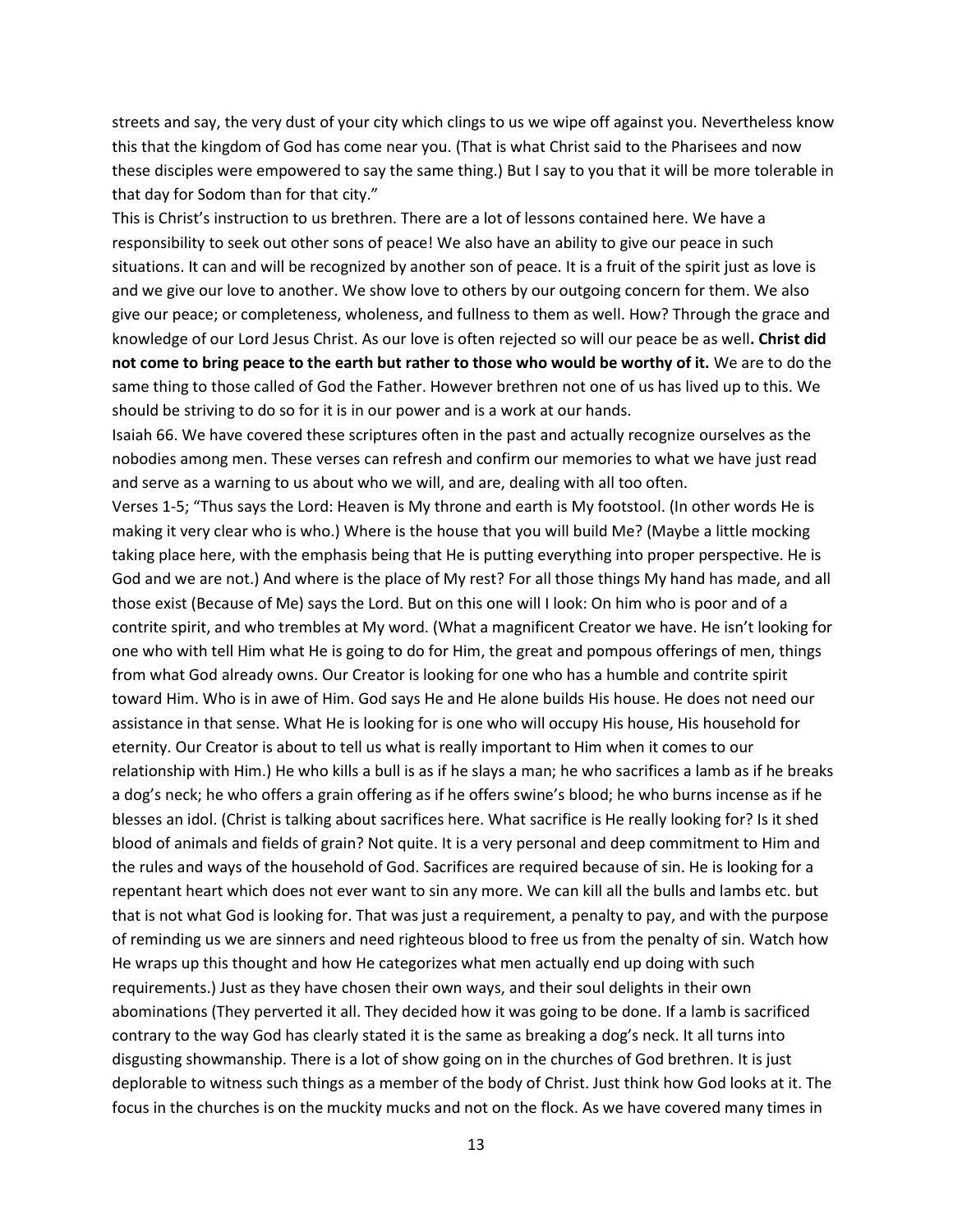the past they are devouring the sheep and have put them into bondage and have dumbed them down rather than build them up.) So will I choose their delusions and bring their fears on them; (And what is the chief fear of the deluded leaders? Losing the cafeteria they are feeding in. That's the brethren. The money is drying up so they are raiding the other "flocks." Christ is knocking at the door and calling us out one at a time if we actually invite Him in.), because when I called, no one answered, when I spoke they did not hear; but they did evil before My eyes, (those are the folks offering the supposed sacrifices) and chose that in which I do not delight. Hear the word of the Lord, you who tremble at His word: your brethren who hated you, who cast you out for My names sake, said let the Lord be glorified. That we may see Your joy. (Listen to these guys. They throw out the real wheat and do so in God's name and are expecting some big congratulatory thing from God for doing so.) But they shall be ashamed." So let me ask you at this point who are the worthy here? The muckity mucks or the poor of the flock? Who is more prone to act like a son of peace? Who is functioning with the right spirit in the bond of peace?

Brethren we will never achieve the goal God has set for us if we are trying to prove who is the greatest amongst us. We do not control the other parts of the body. If we are an eye we don't have the authority to reject another part of the body unless they are a cancer to it. That is a study for another time. Christ gives us clear direction in such things but we should use the authority housed in those particular scriptures with trembling and fear. We are to be making every effort to unify the other parts of the body in the spirit in the bond of peace. How do we do that? By giving our peace to them and seeing if they in fact will accept it. If not we move on. We don't make a big deal out of it. Unfortunately some of them won't let it go that easily for they will be influenced by the vainest being in the universe. Then persecution will pursue us brethren. It has happened to me and it has happened to you. And don't think for a minute it won't happen again.

A word of advice brethren. Don't look to find yourself in another. It is not going to happen. If we are a toe we should not be looking for other toes to fellowship with. We should simply be looking for the peace of Christ in them regardless of what part or function in the body they are engaged in. If we find this peace or completeness we will also find the love of God in them as well. And don't forget the other fruit of the spirit also. Here is a mystery it seems in the churches; "we will know them by the love they have for one another." Remember that love is not the feely touchy worldly display but the deep abiding love of God (His commandments His household rules) as displayed by outgoing concern for the rest of the body regardless of function performed. We all do not look alike or perform the same tasks. We look to our Head for direction and guidance. We are all to be working to edify the body, to build it up under Christ's direction and not to dumb it down or tear it down. Peace is a big key to unlocking the relationship we are to have with a brother or a sister. Look for completeness, a recognizable fulfillment of the spirit in the individuals we come in contact with. These will be the sons of peace who are worthy of our peace just as scripture tells us. Just think Christ says we will not have completed this task before He returns. How often have you heard that brethren? Probably not often, if at all. Many brethren are scolded by their organizations leaders for not doing their part. And what does that consist of? Give us more so we can do the work! Those are sick people brethren. Very, very, sick! They in most instances have the spiritual disease of dominion. Flee from such darkness and never look back. We are to be lights. That means we are to help others to see by that very light we are to be giving off. Matthew 25:7. "Then all those virgins arose and trimmed their lamps."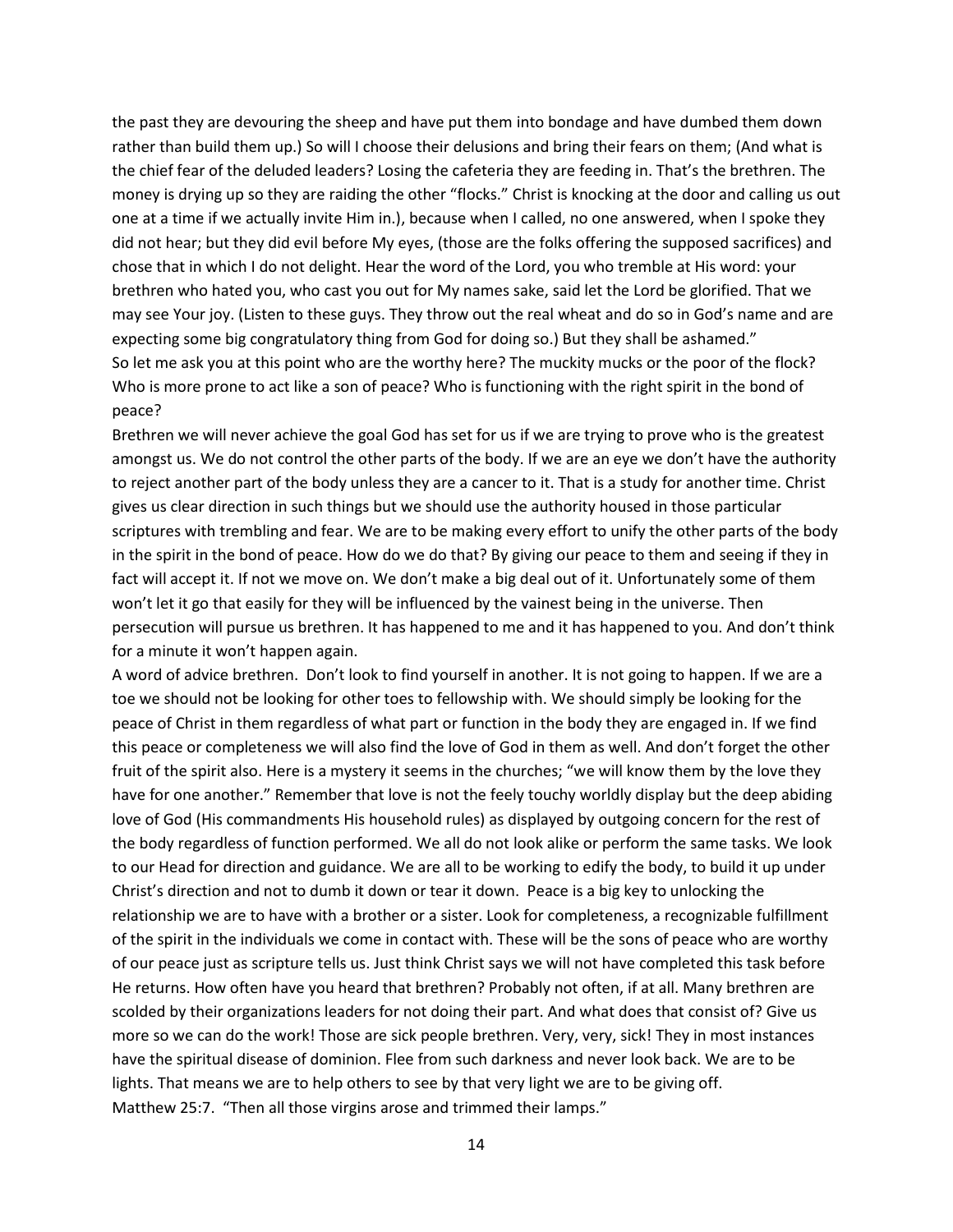Think about the context here. All ten arose. Those who had kept oil in their lamps and also those who did not. Those who had not were very aware that the other 5 had oil in their lamps. Now how do you think they knew that? The word translated trimmed from the Greek here means, "adorned the outside." This is very significant for it suggests they all looked the part on the surface.

We are the temple of the holy spirit as we read in 1 Corinthians 6:19. "Or do you not know that your body is the temple of the holy spirit which is in you which you have from God, and you are not your own?" We are the lamp, the vessel. The oil is the holy spirit of God.

Matthew 25:8-9. "And the foolish said to the wise, give us of your oil, for our lamps are going out. But the wise answered, saying, lest there should not be enough for us and you; go rather to them who sell, and buy for yourselves." We have studied this a lot in the past. The wise could not give the oil, the spirit of God. Only God can do so. So no, you can't lay your hands on another and impart the holy spirit to them. Have you ever watched a lamp when it is running out of oil to burn? If so you will have noticed the wick starts to flicker before it dies out. It no longer shines bright does it. If that wick is allowed to burn until the last drop of oil is used you will have seen the wick had deposits of carbon on it which unless cleaned off could prevent it from burning clean and bright even with an infusion of new oil. Brethren that is a very important lesson we should be aware of. A kerosene heater will do exactly the same thing. If the wick is cleaned off the vessel once again can become an instrument of light. Ephesians 5:8. "For you were once darkness, but now you are light in the Lord. Walk as children of light." Verse 10-14; "Proving what is acceptable to the Lord, (As children of the Lord walking in the light what do we do? Proving what is acceptable to the Lord! That's what John did. That's why he had a problem with the Pharisees, Sadducees, and Herod. But yet he was a son of peace.) And have no fellowship with the unfruitful works of darkness. But rather expose them. For it is shameful even to speak of those things which are done by them in secret. But all things that are exposed are made manifest by the light, for whatever makes manifest is light. Therefore He says; awake you who sleep, arise from the dead, and Christ will give you light."

## **As sons of peace we are to seek out other sons of peace.**

Matthew 10: 11-14 again. "Now whatever city or town you enter inquire who in it is **worthy**, and stay there until you go out. And when you go into a household greet it. If the household is **worthy**, let your peace come upon it. But if it is not **worthy**, let your peace return to you. And whoever will not receive you nor hear your words, when you depart from that house or city, shake off the dust from your feet." Luke 10:5-11. "But whatever house you enter, first say, peace to this house. (That is how we start it all out) And if a son of peace is there, your peace will rest on it; if not, it will return to you. And remain in the same house, eating and drinking such things as they give, for the laborer is worthy of his wages. (You don't tell them what you want to eat it is left up to them to decide that. There is no dictation on your part. A muckity muck would go in and say I need money, a car, a house of my own, etc.) Do not go from house to house. Whatever city you enter, and they receive you, eat such things as are set before you. And heal the sick there, and say to them, the kingdom of God has come near to you. But whatever city you enter, and they do not receive you, go out into its streets and say, the very dust of your city which clings to us we wipe off against you. Nevertheless, know this, that the kingdom of God has come near you."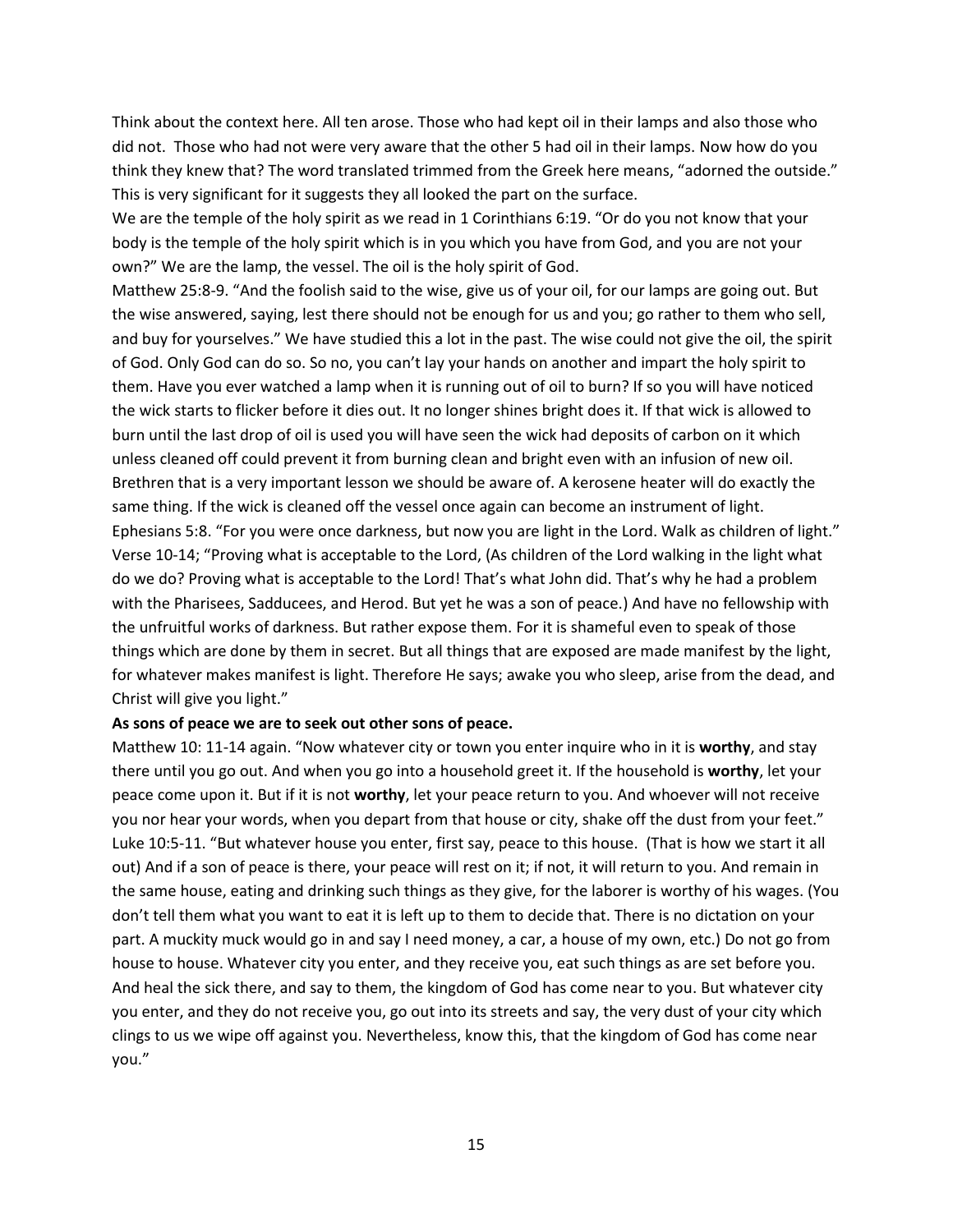Do we have the Faith to do this brethren? Do we have the faith to do it! As we have seen it can have the appearance of a very lonely undertaking. However we are told we will be rewarded with eternal life, we will receive a hundred fold what we will have lost in doing so when we confess Christ.

Look what the sons of peace are told at the end of the age. Matthew 25:34-40. "Then the king will say to those on His right hand, come you blessed of My Father, inherit the kingdom prepared for you from the foundation of the world: for I was hungry and you gave me food; I was thirsty and you gave Me drink; I was a stranger and you took Me in; I was naked and you clothed Me; I was sick and you visited Me; I was in prison and you came to Me. Then the righteous will answer Him, saying, Lord, when did we see you hungry and feed, or thirsty and give drink? When did we see You a stranger and take in, or naked and clothe? Or when did we see You sick or in prison, and come to You? And the King will answer and say to them, assuredly I say to you, inasmuch as you did to one of the least of these My brethren, you did to Me."

There are many brethren who are going to be spiritually hungry, thirsty, sick, and naked, in prisoned and who can't get out. We need to think about these things in the spiritual condition and context of this age. The word "visit" found here in verse 36 and 43 is #1980 in the Strong's, episkeptomai. Strong's says "to inspect, i.e. (by implication) to select; by extension to go to see, relieve." Vines says of this Greek word 1980; "primarily to inspect, a late form of episkopio to look upon, care for, exercise oversight." That is all part of our responsibilities as sons of peace. How will we ever know others are sons of peace unless we inspect/visit the situation? Are we content to live in a cave and pass the time away? Luke 1:68 and 78; "Blessed is the Lord God of Israel, for He has visited and redeemed His people." "Through the tender mercy of our God, with which the Dayspring (Messiah) from on high has visited us." If we read down through the verses here we see who this is talking about. Verse 68 tells us his father was Zacharias.

Verses 76-80. "And you, child, will be called the prophet of the Highest; for you will go before the face of the Lord to prepare His ways, to give knowledge of salvation to His people by the remission of their sins, through the tender mercy of our God, with which the Dayspring from on high has visited us; to give light to those who sit in darkness and the shadow of death, to guide our feet in the way of peace. (Once again we see peace is directly tied to light.) So the child grew and became strong in spirit, and was in the deserts to the day of his manifestation to Israel."

John came giving knowledge of salvation by the remission of sin. That is certainly overcoming evil with good. That was his peace brethren. He never forsook it. So what peace do we have to give? The gospel of salvation in all is fullness from the word of God.

Yes, John was a son of peace and he had a task to perform just like we all do. Did the world see him as a son of peace? No it did not. The rulers of his world cut off his head. They loped it off and yes there is symbolism in that as well.

Luke 7:16. "Then fear came upon all, and they glorified God, saying, a great prophet has risen up among us; and God has visited His people." Visited here is the same as we have just seen. The word "came" there in Matthew 25:36 and 39 in relation to what we are to be doing is #2064 erchomi and it is the most frequent verb denoting to come or to go and **it signifies the act in contrast with hecho which stresses the arrival. We are not to be focusing on the arrival.** Diamond Jim Brady does that. That is the superficial and not the act stemming from a simple humble willingness to do so. We are seeking out other sons of peace even though they may appear to be the least of these My brethren. Most will not